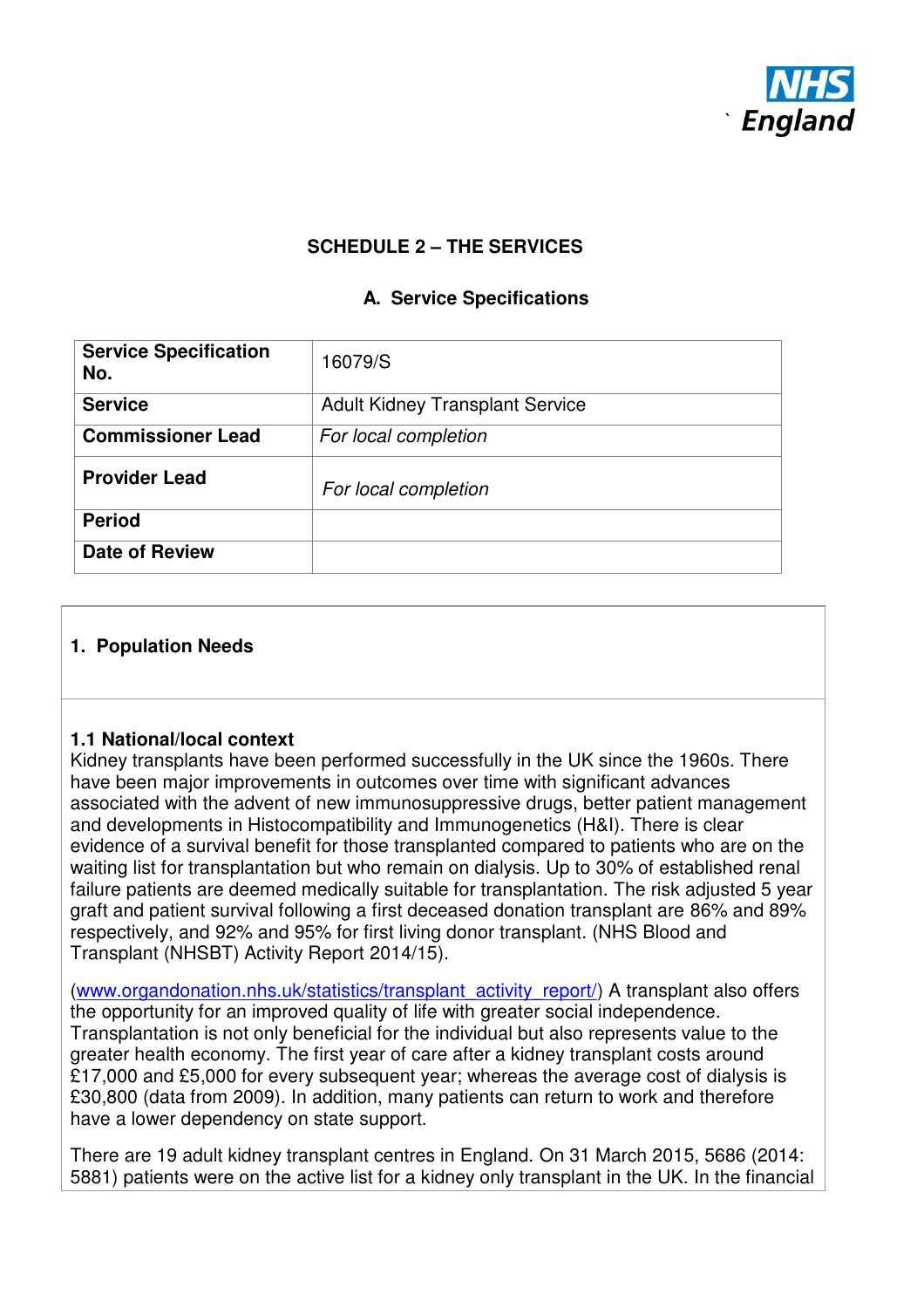year 2014/15 2793 (2013/14: 2930) adult kidney only transplants were performed in the UK of which 961 (2013/14: 1050) were from living donors. In addition on 31 March 2015 there were 202 (2014: 201) patients waiting for a kidney and pancreas transplant; 173 (2013/14: 188) were performed in the last financial year. As a result of the 14 recommendations of the Organ Donation Taskforce, which were published in 2008, there are on-going improvements to the organ donation infrastructure which have resulted in a 64% increase in the number of deceased organ donors by April 2014, although numbers have been static in 2014/15. This has mainly been an increase in the number of Donation after Circulatory Death (DCD) donors, but with a small increase in the number of Donation after Brainstem Death (DBD) donors. Over the last decade there has also been a significant increase in living donor transplants from 400 to over 1000 per year, although numbers were down 2014/15, but there is scope for a further increase. As a consequence of these national changes, there have been significant increases in transplant activity in the UK over the last few years. These numbers are increasing further following the launch of a new UK strategy in July 2013, 'Taking Organ Transplantation to 2020'. (www.nhsbt.nhs.uk/to2020/) ; and of Living Donor Kidney Transplantation 2020 (www.odt.nhs.uk/pdf/ldkt\_2020\_strategy.pdf)

The initial assessment and work up of potential transplant recipients takes place in one of the 52 specialist renal centres, some of which are co-located with a kidney transplant centre. The initial assessment and work up of potential living donors takes place in one of the specialist renal centres and/or the kidney transplant centre. The follow up of transplant recipients transfers from the transplant centre to the specialist renal centre at any time post transplant from the time of initial discharge onwards, at the agreement of the two centres. Long-term follow up continues at the specialist renal centre.

## **1.2 Evidence Base**

Renal Association Guidelines – Assessment of the Potential Kidney Transplant Recipient (2011)

NHSBT/British Transplantation Society (BTS) Guidelines for Consent for Solid Organ Transplantation in Adults (2013)

UK Guidelines for Living Donor Kidney Transplantation (2011) and Addendum (2014)

Renal Association Guidelines – Post-operative care of the Kidney Transplant Recipient (2011)

Kidney Disease Improving Global Outcomes (KDIGO) Guideline for Care of the Kidney Transplant Recipient (2009)

British Transplantation Society Guidelines for the Prevention and Management of Cytomegalovirus Disease after Solid Organ Transplantation (2011)

European Best Practice Guidelines for Renal Transplantation (2002)

British Transplantation Society - Antibody Incompatible Transplant Guidelines (2016)

British Society for Histocompatibility and Immunogenetics (BSHI)/BTS Guidelines for the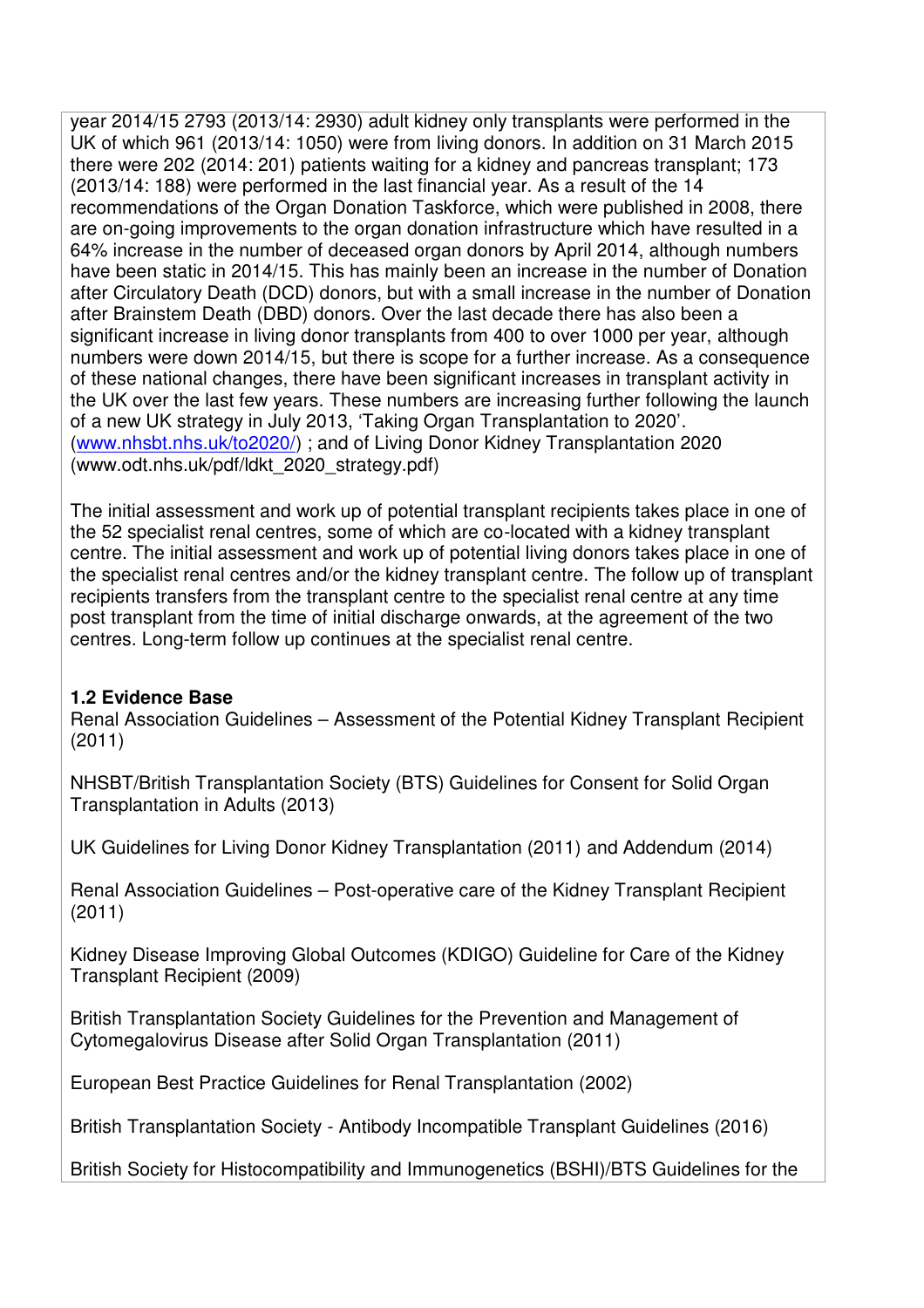detection and characterisation of clinically relevant antibodies in allotransplantation (2014)

British Transplantation Society – Management of the Failing Kidney Transplant (2014)

# **2. Outcomes**

# **2.1 NHS Outcomes Framework Domains & Indicators**

| <b>Domain</b> | Preventing people from dying prematurely        |   |
|---------------|-------------------------------------------------|---|
|               |                                                 |   |
| <b>Domain</b> | Enhancing quality of life for people with long- | J |
| 2             | term conditions                                 |   |
| <b>Domain</b> | Helping people to recover from episodes of ill- | V |
| 3             | health or following injury                      |   |
| <b>Domain</b> | Ensuring people have a positive experience of   | J |
| 4             | care                                            |   |
| <b>Domain</b> | Treating and caring for people in safe          | ٦ |
| 5             | environment and protecting them from            |   |
|               | avoidable harm                                  |   |

The service will be expected to provide accurate timely data to the NHS BT and the Renal Registry. This will enable NHS England to monitor outcomes. These need to be considered in conjunction with the quality monitoring detailed within this contract:

- Number of live donor transplants and % pre-emptive (Domain 1 & 2)
- Number of deceased donor transplants and % pre-emptive (Domain 1 & 2)
- Median waiting time for transplant (Domain 1 & 2)
- Cold ischaemic times (Domain 3 &4)
- Thirty day patient mortality and transplant outcome (Domain 1, 3, 4 & 5)
- One and 5 year graft and patient survival for living donor and deceased donor transplants (Domains 1 & 2)

The key patient and service outcome measures are:

## **Transplant recipients (domains 1, 2, 3, 4 and 5)**

Patients are able to make an informed choice and shared decision making about transplantation.

Medically suitable patients are placed on the transplant list in a timely manner as per the quality requirements in this contract.

To ensure that the waiting time for a transplant is kept to the minimum and that the pathway and quality requirements as described in the service specification are adhered to.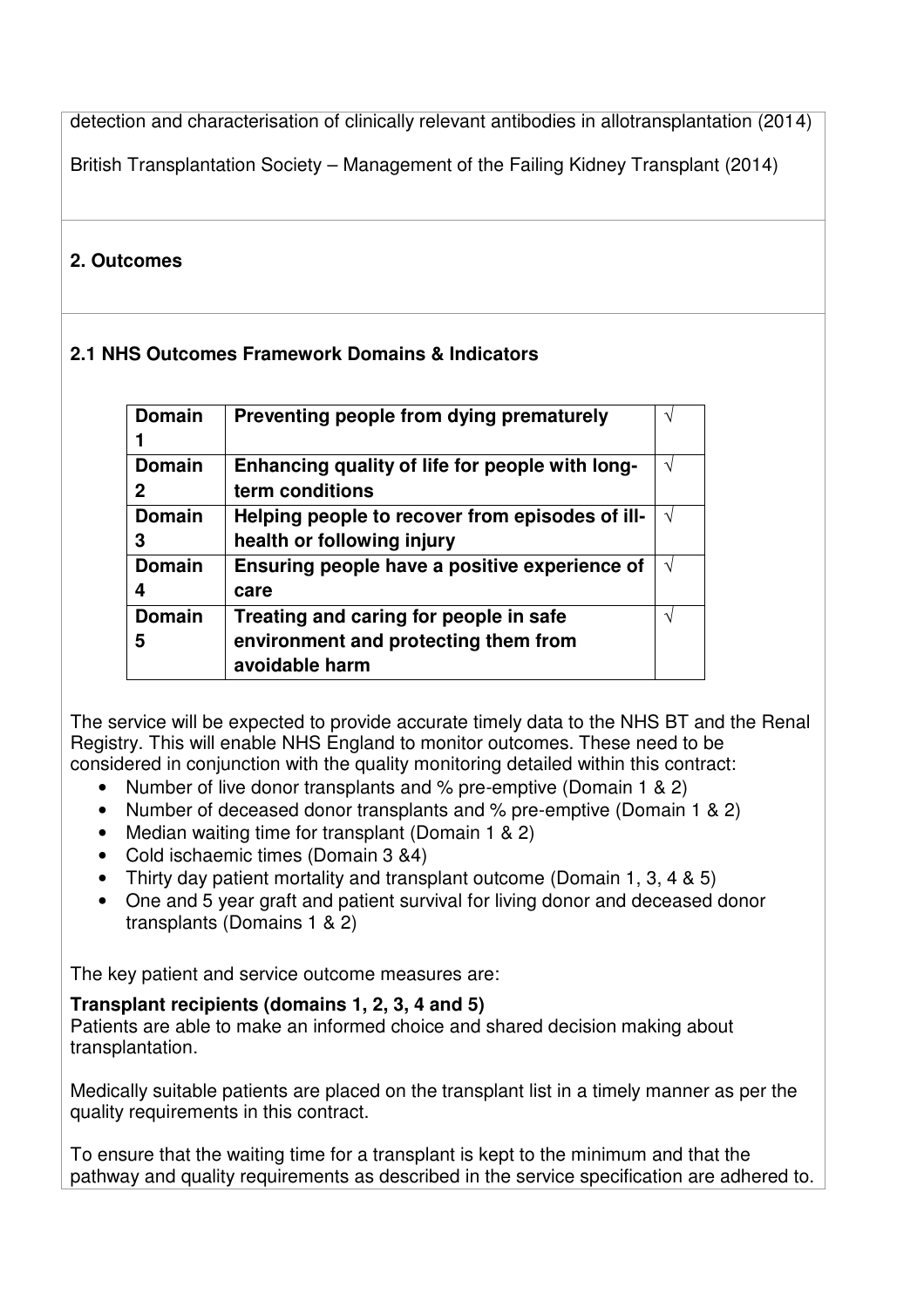Time in hospital is minimized.

Complications, side effects and co-morbidity of kidney transplantation are minimised.

Optimal long term function of the transplant.

There is effective communication between the patient and the right health care professional throughout the pathway.

## **Living donors (domains 1, 2, 3, 4 and 5)**

Donors are able to make an informed choice and shared decision making about living donor nephrectomy.

Living donors are worked up according to national guidelines in a timely manner; including antibody incompatible transplantation and recipient pre-conditioning where this is an option.

To ensure that the waiting time to proceed to living donor nephrectomy is kept to the minimum (ideally within 12 weeks), unless the donor or recipient wants to delay. Units should routinely monitor the waiting time and identify and remove any process delays.

Time in hospital is minimized.

Complications, side effects and co-morbidity of living donor nephrectomy are minimized.

Long term follow-up takes place and is nationally reported.

There is effective communication between the donor and the right health care professional throughout the pathway.

## **Guidelines and Standards**

These principles are supported by the national standards and guidelines listed in section 1.2 and 4.1. Transplant centres will deliver outcomes which are not significantly inferior to the national average in terms of numbers of transplants expressed as a percentage of the number of patients receiving renal replacement therapy, mortality and graft survival, cold ischaemic time and waiting times. Measures for these principles are included within the quality requirement of this contract.

**Patients are able to make an informed choice about transplantation (domain 4)**  Kidney transplantation is the renal replacement therapy of choice for patients with stage 5 chronic kidney disease who are considered fit for major surgery and for chronic immunosuppression.

Specialist kidney transplant centres will have written criteria based on the national specialist society guidelines for transplant assessment and acceptance on to the waiting list. The benefits and potential risks associated with transplantation will be fully explained both verbally and in writing. Potential transplant recipients will be informed of all donor options including living donation (directed, paired exchange and altruistic), DBD and DCD.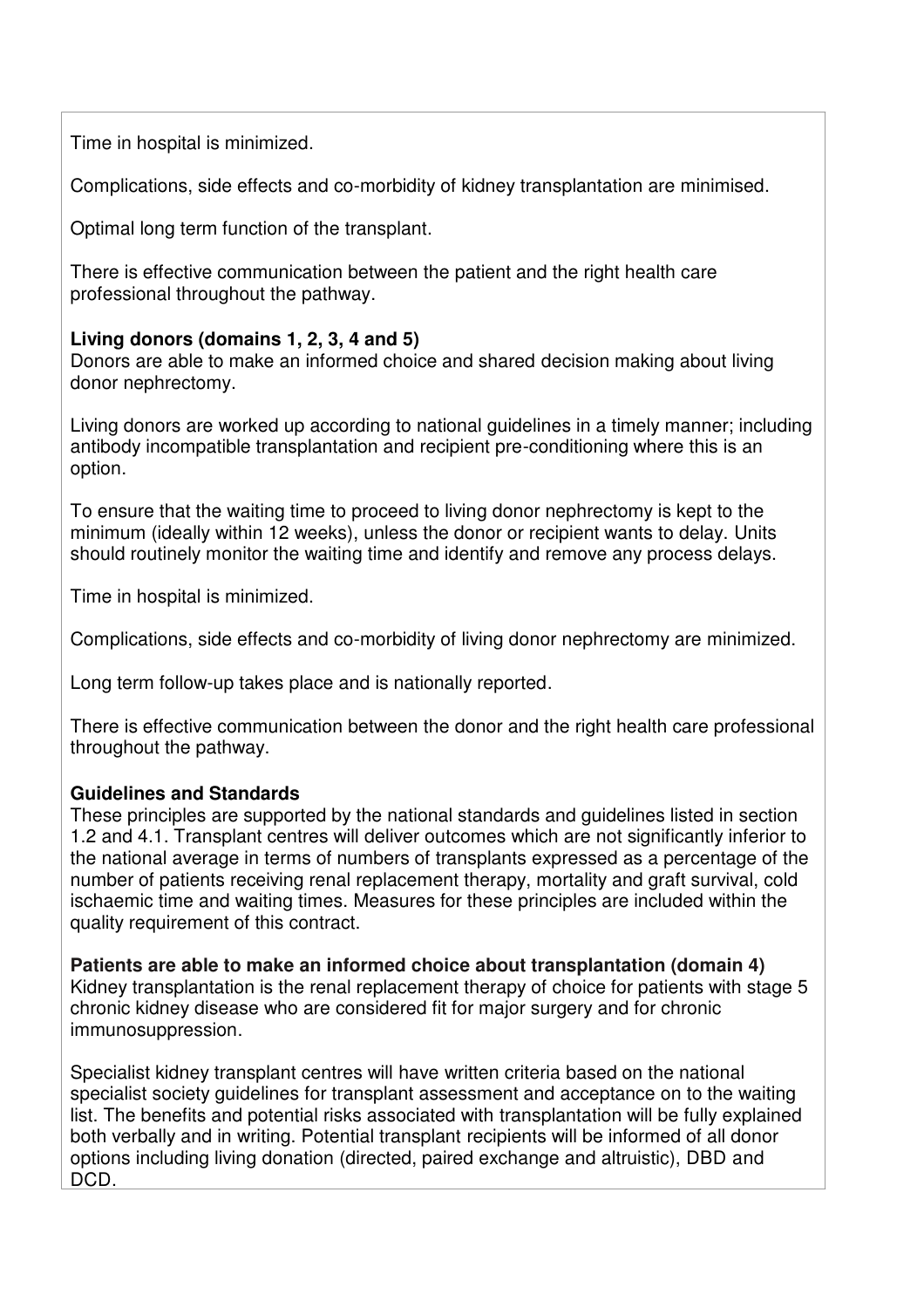Early provision of culturally appropriate information; discussion with and counselling of patients, relatives and carers about the risks and benefits of transplantation with a clear explanation of tests, procedures and results.

Consent to transplantation will be obtained at the time the patient is accepted for inclusion on the National Transplant List, reviewed annually and reconfirmed prior to surgery.

#### **Medically suitable patients are placed on the transplant list in a timely manner (domain 2 and 3)**

Medically suitable patients are placed on the transplant list in a timely manner irrespective of when they present.

Patients with progressive deterioration in renal function and medically suitable for transplantation will be offered the option of being placed on the national transplant list within six months of their anticipated dialysis start date to optimise their chance of a preemptive deceased donor transplant. To facilitate living donor pre-emptive transplantation, information will be provided at an early stage and discussion with potential donors and recipients may be started when the recipient estimated glomerular filtration rate (eGFR) is approximately 20 ml/min, but there will be flexibility depending on the rate of decline of renal function.

Patients will undergo a surgical assessment prior to being placed on the transplant list.

People with Chronic Kidney Disease (CKD) are supported to receive a pre-emptive kidney transplant before they need dialysis, if they are medically suitable.

People with CKD on dialysis are supported to receive a kidney transplant, if they are medically suitable.

## **Optimise the waiting time for a transplant (domain 1, 2, 3 and 4)**

People with CKD are facilitated to receive a pre-emptive kidney transplant before they need dialysis, if that is their wish and they are medically suitable.

Pre-emptive transplantation is the treatment of choice for all suitable patients who choose this option whenever a living donor is prepared to donate.

To facilitate pre-emptive living donor transplantation, donor evaluation will start sufficiently early by the specialist renal unit to allow time for more than one donor to be assessed if necessary. Information will be provided at an early stage and discussion with potential donors and recipients may be started when the recipient eGFR is approximately 20 ml/min, but there will be flexibility depending on the rate of decline in renal function. Thereafter, recipient and donor assessment will be tailored according to the rate of decline in recipient renal function to prevent unnecessary investigations, taking into account disease specific considerations and individual circumstances. Ideally transplantation will take place when the patient is within six months of their anticipated dialysis start date. Genetic screening of potential living related donors for Polycystic Kidney Disease (PKD) recipients is now available, and professional guidelines are required in this area to clarify indications and limitations.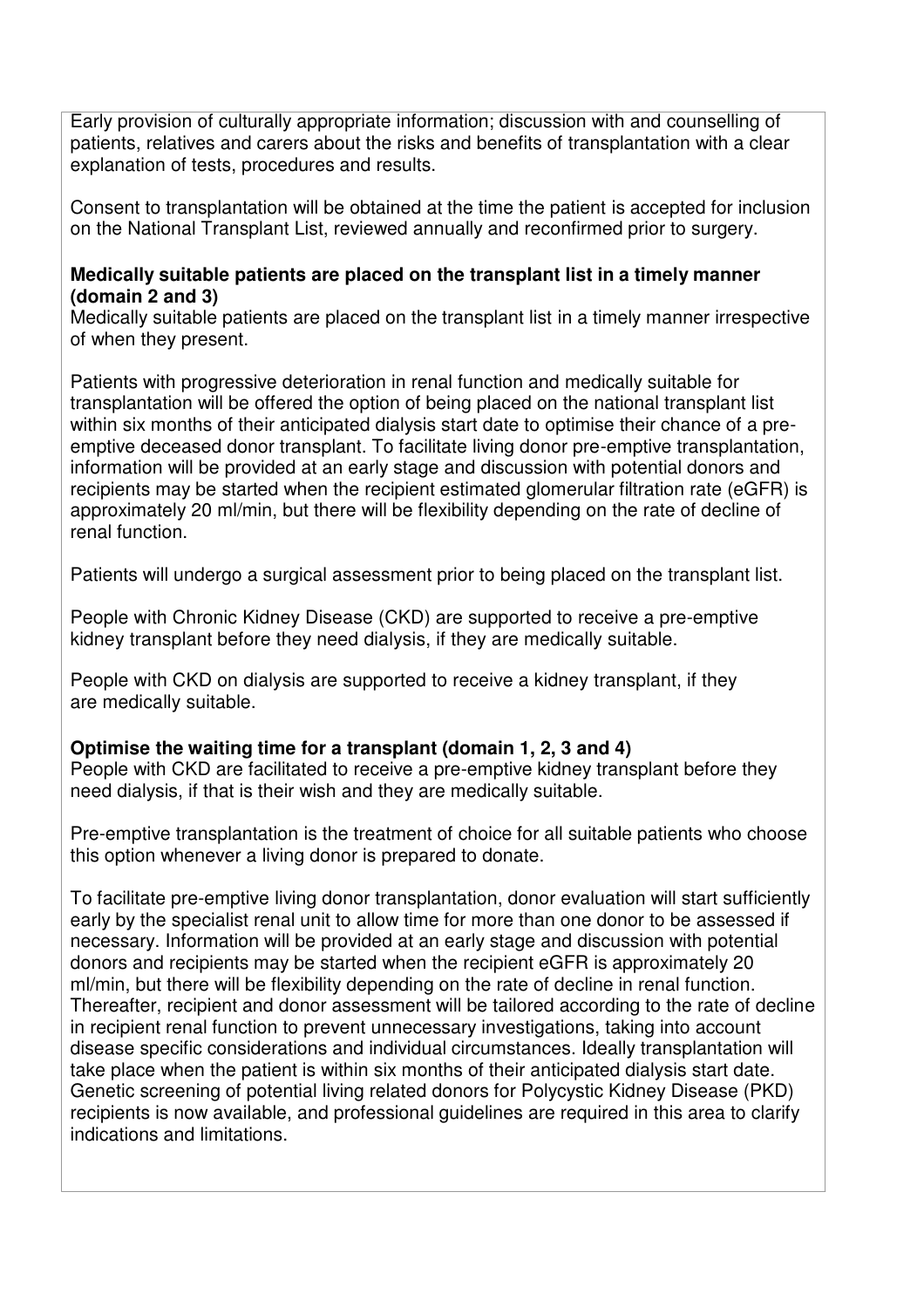When antibody incompatible transplantation is being considered, units will have a written protocol based on best published practice. This will include the recommendations on prevention, diagnosis and treatment of antibody mediated rejection from the British Transplantation Society – Antibody Incompatible Transplant Guidelines (2011).

Consent to transplantation will be obtained at the time the patient is accepted for inclusion on the National Transplant List reviewed annually and reconfirmed prior to surgery. Whilst awaiting transplantation, patients will be formally reminded every 12 months, or whenever a change in their condition warrants, of the risks and benefits of the transplant and this will be recorded in the patient records. Consent will be re-affirmed at least every 12 months and immediately prior to the transplant; this will be done by an appropriately experienced and trained health care professional.

All centres will have a written suspension policy in place to cover medical unsuitability and other reasons, and it is expected that suspensions will be no longer than necessary with patients and the relevant clinician informed. Any patient suspended long term from the national transplant waiting list will be reviewed as a minimum every 6 months and the outcome of the review communicated to the patient verbally and in writing. Patients taken off the transplant list will have this explained to them by a senior clinician.

All patients on the waiting list will have an annual review focussing on their suitability to receive a renal transplant (see section 3.2 for what this will include).

#### **Minimise time in hospital (domain 3 and 5)**

Timely operating theatre availability to ensure optimal cold ischemia times and there will be 24/7 availability of an emergency theatre. Patients having a deceased donor transplant will be given priority in the emergency operating theatre. Once a clinical decision has been made to proceed induction of anaesthesia will normally start within 2 hours, or if theatre is occupied they will be allocated the next theatre slot after the current operation is finished. There will be a recording of exceptions.

Detailed guidelines available covering all aspects of post-transplant care including immunosuppression.

#### **Minimise complications, side effects and co-morbidity (domain 5)**

Effective preventive therapy to control infections (Cytomegalovirus (CMV), Pneumocystis, Tuberculosis, influenza vaccination as a minimum).

Appropriate immunosuppression in accordance with NICE guidance and effective monitoring and treatment to minimize the risks of adverse effects of immunosuppressive treatment.

Detailed guidelines available covering all aspects of post-transplant care including immunosuppression; prevention and treatment of cardiovascular disease and posttransplant diabetes; and prevention and screening for malignancy.

## **Optimise long term function of the transplant (domain 1 and 2)**

Detailed guidelines available covering all aspects of post-transplant care including immunosuppression and monitoring of the transplant.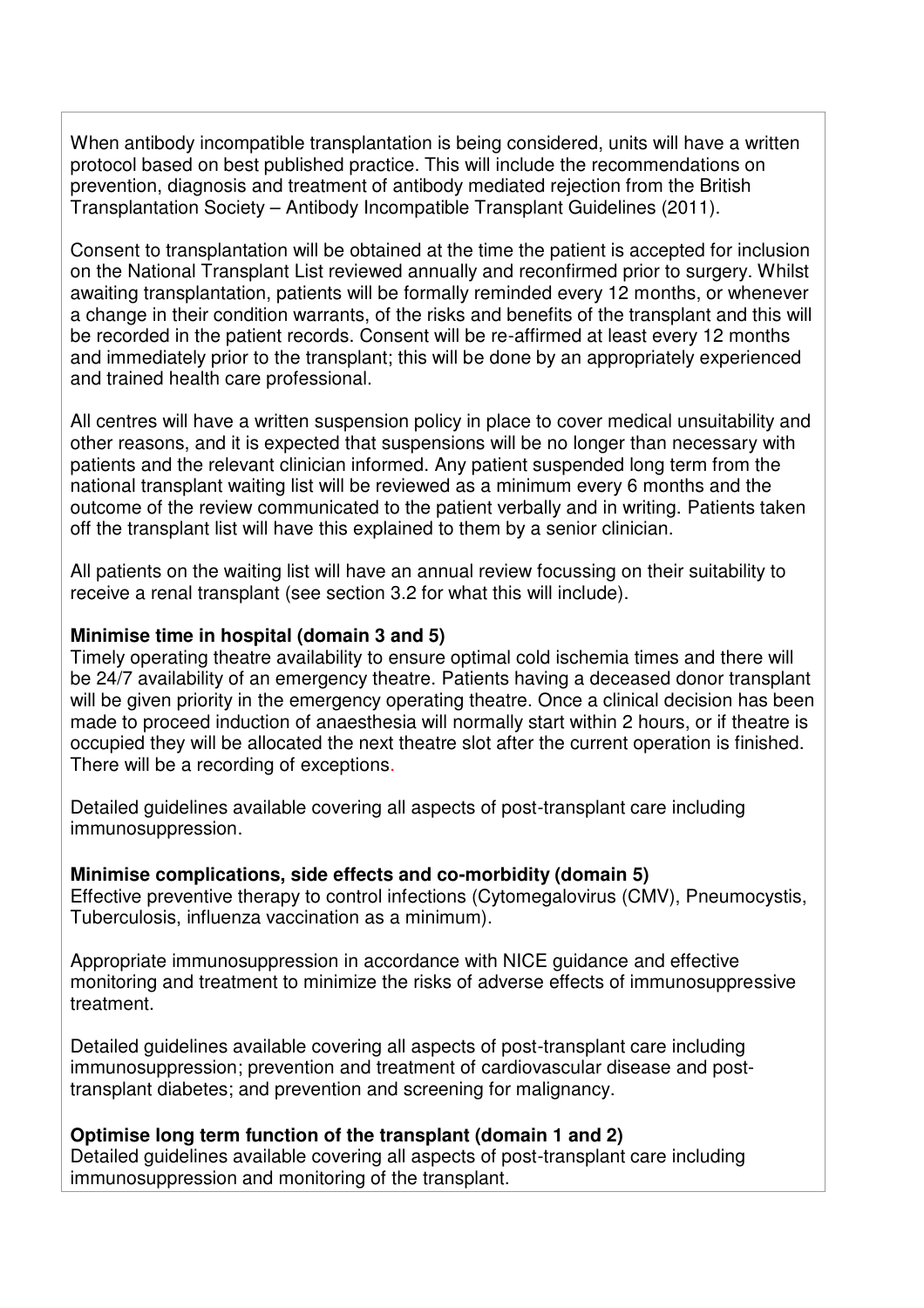NICE Renal replacement therapy services Quality Statement 7: Transplantation – rapid access to a specialist histopathology service states 'Adults who have a suspected acute rejection episode have a transplant kidney biopsy carried out and reported on within 24 hours.'

#### **Effective communication between the patient and the right health care professional throughout the pathway (domain 4)**

Clear explanation for patients of tests, procedures and results. This applies especially for information and education about immunosuppressive therapy and when patients are called in for a potential transplant that does not happen.

To aid effective communication, transplanted patients or patients registered on the transplant pathway will be offered access to Renal Patient View.

Specialist advice from the transplant team available for patients with a kidney transplant admitted to hospital, whatever the clinical setting.

Communication and care will be based upon the NICE quality standard on 'Patient experience in adult NHS services'. This includes establishing, respecting and reviewing the patients' preferences for sharing information with partners, family members and/or carers.

Ensure that the patient's' General Practitioner is kept informed throughout the transplant pathway.

#### **Living donor (domain 4)**

The welfare of the donor remains paramount, and vigilance in donor care and management is essential to ensure that appropriate safeguards are in place to protect individuals and to inspire public confidence.

Reimbursement of the expenses incurred by the living donor will be as per the national policy (https://www.england.nhs.uk/commissioning/spec-services/npc-crg/group-a/a06/ )

The donor and recipient will be assessed using a protocol based upon British Transplantation Society / Renal Association guidelines (UK Guidelines for Living Donor Kidney Transplantation).

To facilitate effective use of the shared living donor pool, theatre capacity at different Trusts will need to be aligned to ensure such surgery are able to take place on the same day. For patients in the National Living Donor Kidney Sharing Schemes (LDKSS) there will be a maximum eight week standard from transplant centre notification of the outcome of a kidney donor matching run to the date of surgery, which is facilitated by the national sharing weeks.

There will be the opportunity for the preparation and work up of living donors to be undertaken as near to the donor's home as possible when this is requested. It is therefore expected that such work may be undertaken by a different specialist transplant nephrologist or transplant centres from that of the actual recipient and the planned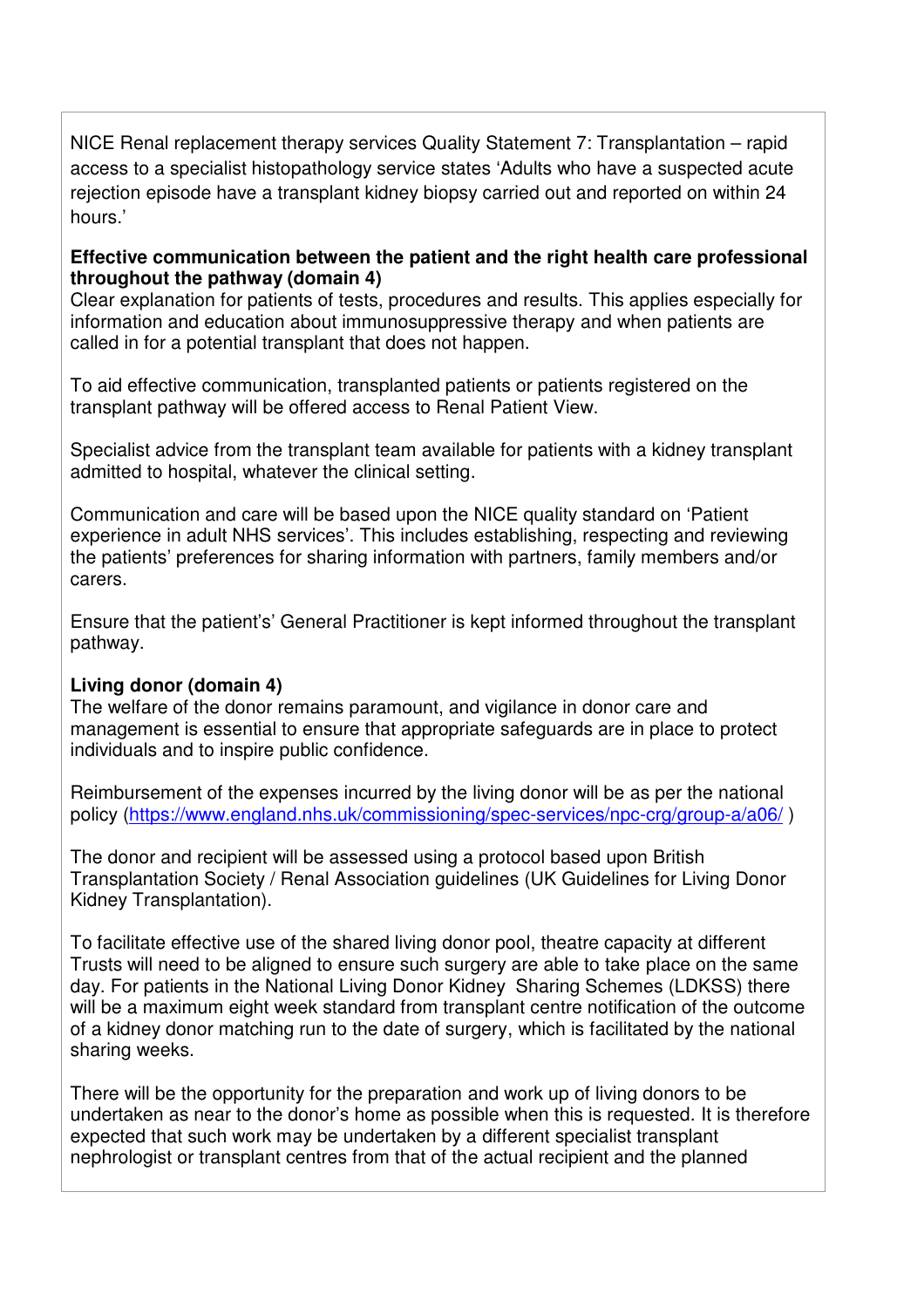transplant. This activity will be funded as per local agreement pending instigation of national tariff.

Follow up of the living donor will be in accordance with national guidance and EUODD requirements.

## **Antibody incompatible transplants (AIT) (domain 1)**

There are two types of antibody incompatible transplants:

- **ABOi** transplants: these are defined as transplants where the recipient has a blood group incompatibility with the donor\*
- **Human Leukocyte Antigen (**HLAi) incompatible transplants: these are defined as transplants where the baseline flow cytometric crossmatch, or complement dependent cytotoxic crossmatch, is positive. Transplants where the recipient has donor specific antibody, but a negative crossmatch, do not fall into this category.

The number of antibody incompatible transplants performed over the last four years had remained reasonably stable, although there has been a modest reduction in the number of ABOi transplants with the success of the NKDSS. It is not recommended that AIT is performed on an 'ad hoc' basis, but units performing this type of transplant should have appropriate clinical guidelines, resource allocation, and established working with the laboratories. Laboratories must be able to define antibodies to the standard defined in the BSHI/BTS document 'Guidelines for the Detection and Characterisation of Clinically Relevant Antibodies in Allotransplantation'.

Some transplant units may choose not to perform AIT, or may perform just ABO or just HLA AIT. If this is the case, patients should be informed of their choices in respect of AIT and be offered appropriate referral to another transplant unit if they wish.

Service specifications for each of these types of transplants are considered separately.

## **ABOi transplants**

Prior to undertaking these complex transplants, specialist kidney transplant centres will be required to adhere to the best practice guidance for such transplants. Assurance by commissioners will be sought that there is:

- Access to robust, validated haemagglutinin assays, within the range of variation accepted in the UK. Transplant units and laboratories should be able to measure antibody levels if required as a 7 day service, but need not do so routinely.
- Dedicated clinical expertise across the multidisciplinary team. Specifically, this will include clinical consultants and haematologist/MLSOs with an interest and expertise in ABOi transplantation, to ensure consistency in titre results.
- A critical mass of patients to develop clinical expertise, ameliorate the learning curve effect and streamline services more economically. Where a centre typically performs <5 ABOi transplants a year, there will be an established link with a larger centre for advice and guidance. Access to a continuously available antibody removal service (using either immunoabsorption or plasmapheresis).
- Flexibility in the availability of theatres and surgical expertise, so that transplants can be rescheduled at short notice where necessary.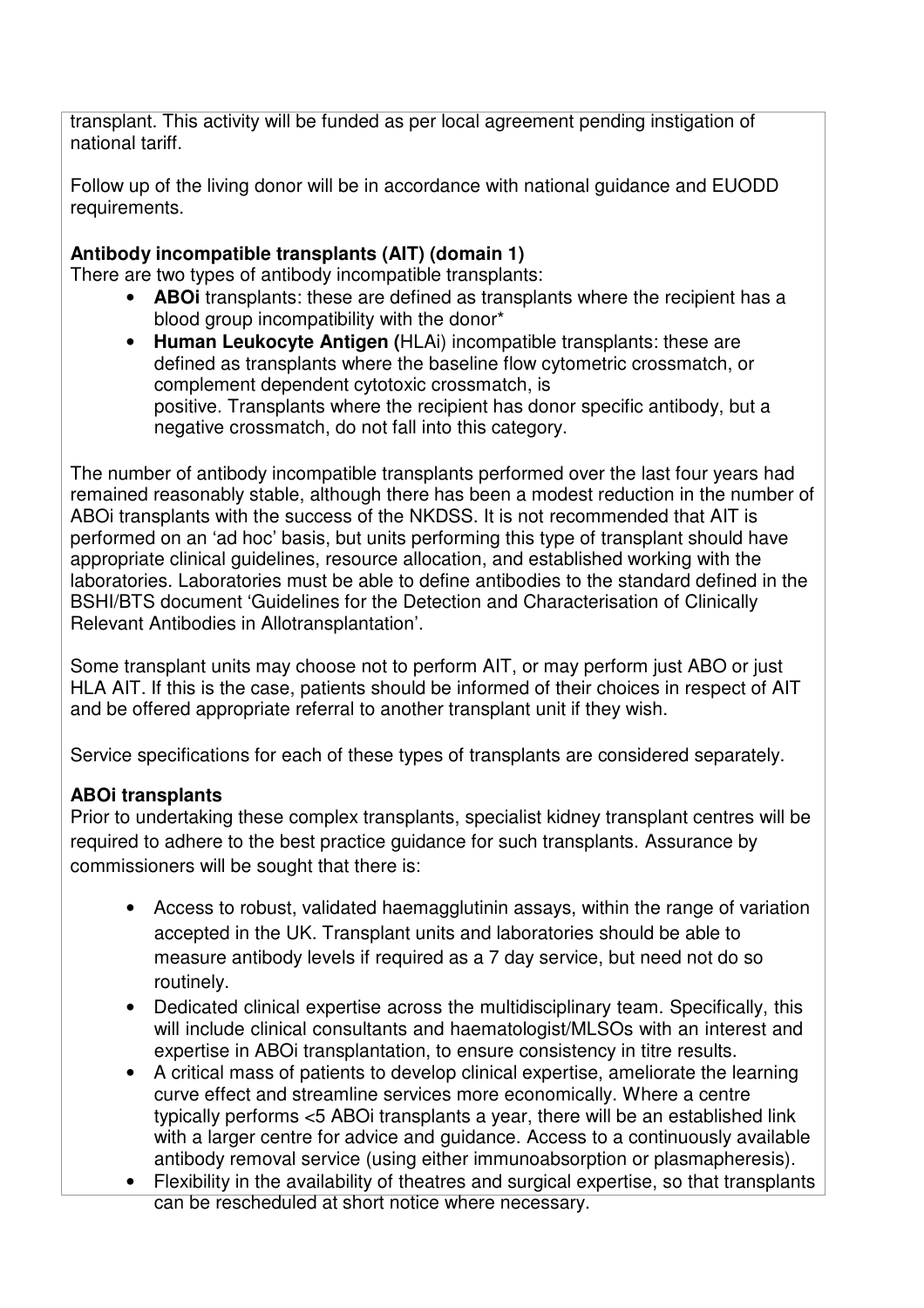• Outcome monitoring through all participating centres contributing data to the NHSBT Antibody Incompatible Transplant Registry.

\*The following donor-recipient blood group pairs would be considered to indicate blood-group incompatibility:

 $A_1$ to O,  $A_2$ to O, B to O, B to A,  $A_1$  to B,  $A_2$  to B, AB to O, AB to A, AB to B.

## **HLAi transplants**

Prior to undertaking these complex transplants, specialist kidney transplant centres will be required to adhere to the best practice guidance for such transplants. Assurance by commissioners will be sought that there is:

- Access to solid phase donor specific antibody assays, and a quantitative crossmatch. Transplant units and laboratories should be able to measure antibody levels if required as a 7 day service, but need not do so routinely.
- Dedicated clinical expertise across the multi-disciplinary team. Specifically, this will include clinical consultants and H&I staff with an interest and expertise in HLAi transplantation.
- A critical mass of patients to develop clinical expertise, ameliorate the learning curve effect and streamline services more economically. Where a centre typically performs <5 HLAi transplants a year, there will be an established link with a larger centre for advice and quidance.
- Access to a continuously available antibody removal service (using either immunoabsorption or plasmapheresis).
- Flexibility in the availability of theatres and surgical expertise, so that transplants can be rescheduled at short notice where necessary.
- Access to emergency renal histopathology 6 days a week, recognising that the ideal is 7 days a week.
- Access to onsite postoperative intensive care.
- Outcome monitoring through all participating centres contributing data to the NHSBT Antibody Incompatible Transplant Registry.
- Use of eculizumab: this new and costly drug has been used by some centres to treat severe acute rejection after HLAi, and is currently the focus of studies concerning use as prophylaxis against rejection. Further data on efficacy are therefore awaited, along with a policy on funding.

# **3. Scope**

## **3.1 Aims and objectives of service**

The aim of this service is to provide comprehensive care to patients who either require or who have received a kidney transplant. This is underpinned by the National Institute for Health and Care Excellence (NICE) Renal replacement therapy services Quality Standards [QS72] (November 2014) 2, 3 and 7 (http://www.nice.org.uk/guidance/qs72)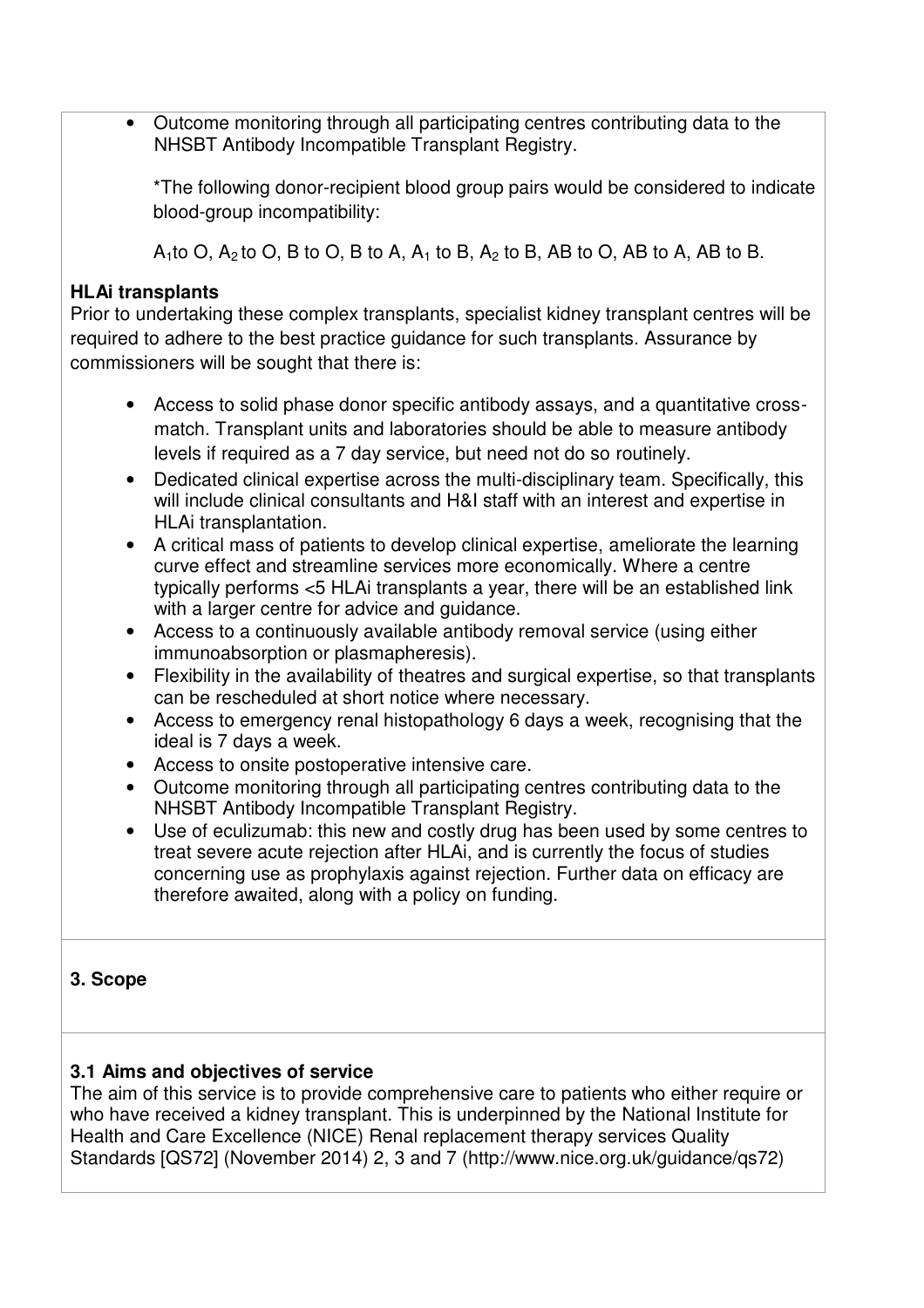Providers of kidney transplant services will ensure that as a minimum the following care is provided:

- Equity of access to transplantation regardless of point of referral and location.
- Clear and unambiguous care pathways, supported by the provision of culturally appropriate information; specifically in relation to:
	- The counselling of patients and relatives/carers regarding the risks and benefits of transplantation.
	- **Explanation of tests, procedures and results.**
	- Outcome of assessment and review to be documented in a letter to the patient detailing discussions and agreed shared decision reached, including those patients who are not suitable.
	- **Information and education about immunosuppressive therapy.**
- Safe, effective, evidence-based care, delivered through effective pathways of care, in particular through the provision of:
	- Detailed recipient assessment (including cardiac assessment) and annual transplant focussed review whilst on transplant list, including patients with a failing transplant where suitable for further transplantation.
	- A surgical assessment of each patient prior to being placed on the national kidney transplant list.
	- Detailed H&I assessment.
	- **•** Detailed living donor assessment when an appropriate option; and offering all options including paired/pooled exchange or blood group incompatible (ABOi)/HLA antibody incompatible transplantation (recognising that in some units patients may need to be referred elsewhere for these treatments).
	- Referral of suitable patients for pancreas and kidney transplantation.
	- **Timely operating theatre and relevant staffing availability (surgeon,** anaesthetist and H&I) to ensure optimal cold ischaemia times.(<18 hours for DBD donor and <12 hours for DCD donor transplantation).
	- **Effective immunosuppressive therapy.**
	- **Effective preventive therapy to control infections.**
	- Prevention/management of long term complications and comorbidities, particularly with respect to cardiovascular disease, post transplant diabetes, infection and cancer.
	- Additional support to the post transplant patient transitioning from paediatric services that is centred on the patient and their choice. Such support is to take into account employment and education needs of the patient.

Specialist advice from the transplant team available for patients with a renal transplant admitted to hospital, whatever the setting.

Specialist transplant centres will have a process/system to ensure patients are added to the national transplant list, and that the list is regularly reviewed and updated; kidney offers are received and assessed from NHS BT in a timely manner, and ensuring the requirements of the European Union (EU) Organ Donation Directive are met. In accordance with the EU Organ Donation Directive, written information relating to organ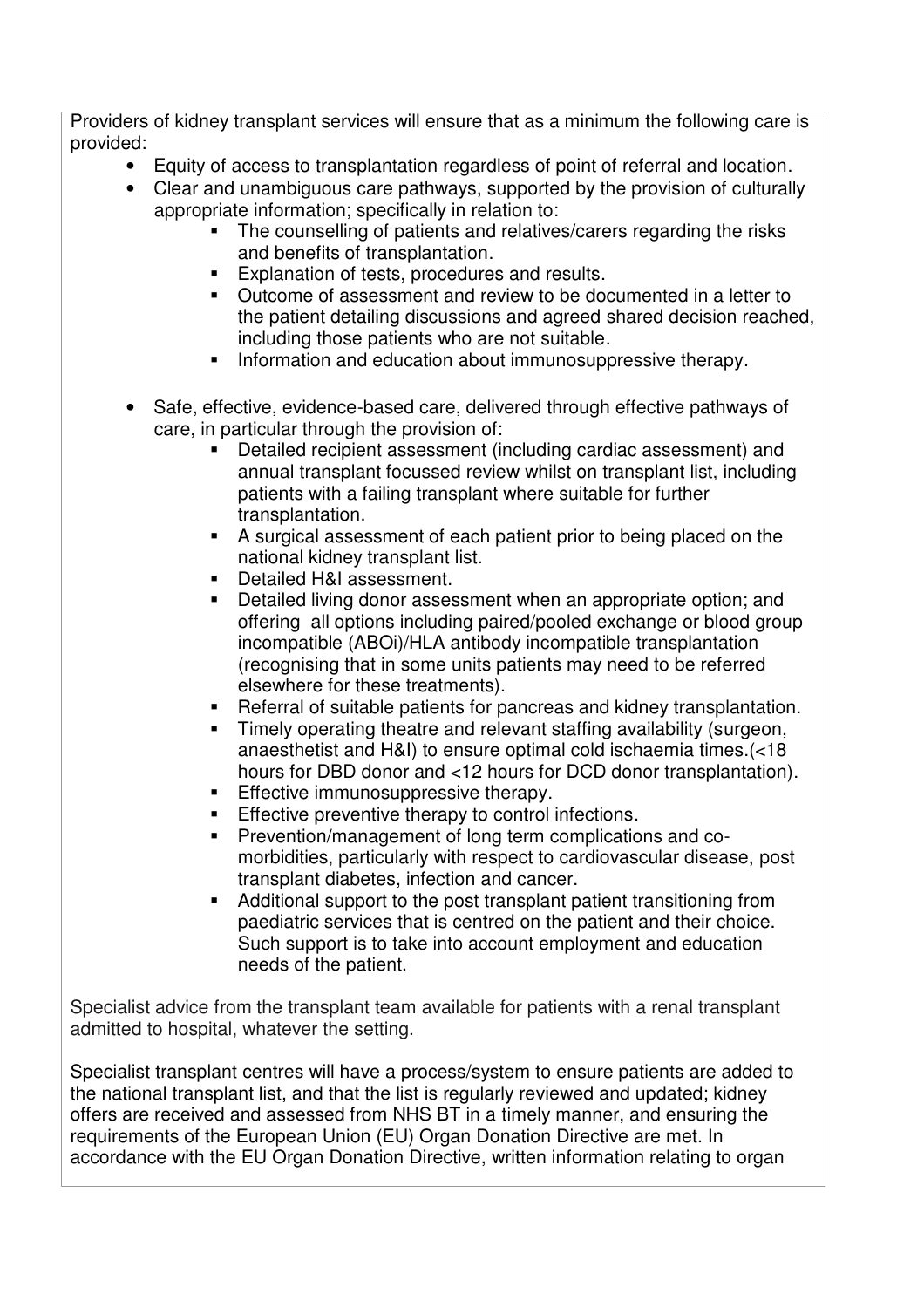offers should be reviewed prior to the acceptance or decline of offers; this can be achieved through the use of EOS Mobile (NHS Blood and Transplant Organ Donation and Transplantation online system). There will be 24/7 availability of a recipient point of contact and NHSBT standards in accepting or rejecting an organ within one hour will be met.

## **3.2 Service description/care pathway**

This specification relates specifically to transplantation and in terms of this specification begins when the patient undergoes surgical assessment for transplantation prior to joining the transplant list. This specification pathway stops, either when the transplant fails and the patient returns to dialysis, or with the death of the patient. The actual patient pathway for transplantation begins with the work up and this is covered in the A6e Renal Assessment service specification. Other forms of RRT are described in the Renal Dialysis Service Specifications A06/S/a, A06/S/b and A06/S/c.

The transplant pathway will be delivered by specialist kidney transplant centres and referring specialist renal units with the necessary infrastructure. This infrastructure will include the necessary resources of staffing, beds, 24 hour access to theatres, access to H&I services, and the interdependencies described in section 2.5; supported by a multidisciplinary team (MDT) style process where indicated; and a robust clinical governance structure including clinical audit.

#### **Care Pathway**

All patients with CKD 5 and CKD 4 with progressive disease will be considered for transplantation and reasons for not being considered documented. Patients with progressive deterioration in renal function and medically suitable for transplantation will be offered the option of being placed on the national transplant list within six months of their anticipated dialysis start date. It is expected that timely investigation and written referral by the nephrologist to the transplant surgeon, for surgical assessment, together with appropriate information to the patient is provided during the transplant pathway. Patients will attend a patient information session, ideally with expert patients. It is expected that for non-complex patients the referral to listing process will take in a timely fashion. Providers should audit the time between referral and listing and remove any unnecessary delays.

All patients will undergo a surgical assessment prior to being placed on the transplant list. Patients will be placed on, or removed from the waiting list only after discussion and agreement with the nephrologist, transplant surgeon and the patient themselves according to local practice.

Complex or borderline patients require a MDT discussion to establish their suitability and/or to plan their management. Surgical issues may also provide insurmountable challenges and the patient will not be listed. Patients will be offered the option of having a second opinion from a transplant clinician in a different transplant centre.

The provider is required to copy all correspondence with patients and between consultants to the patient's General Practitioner.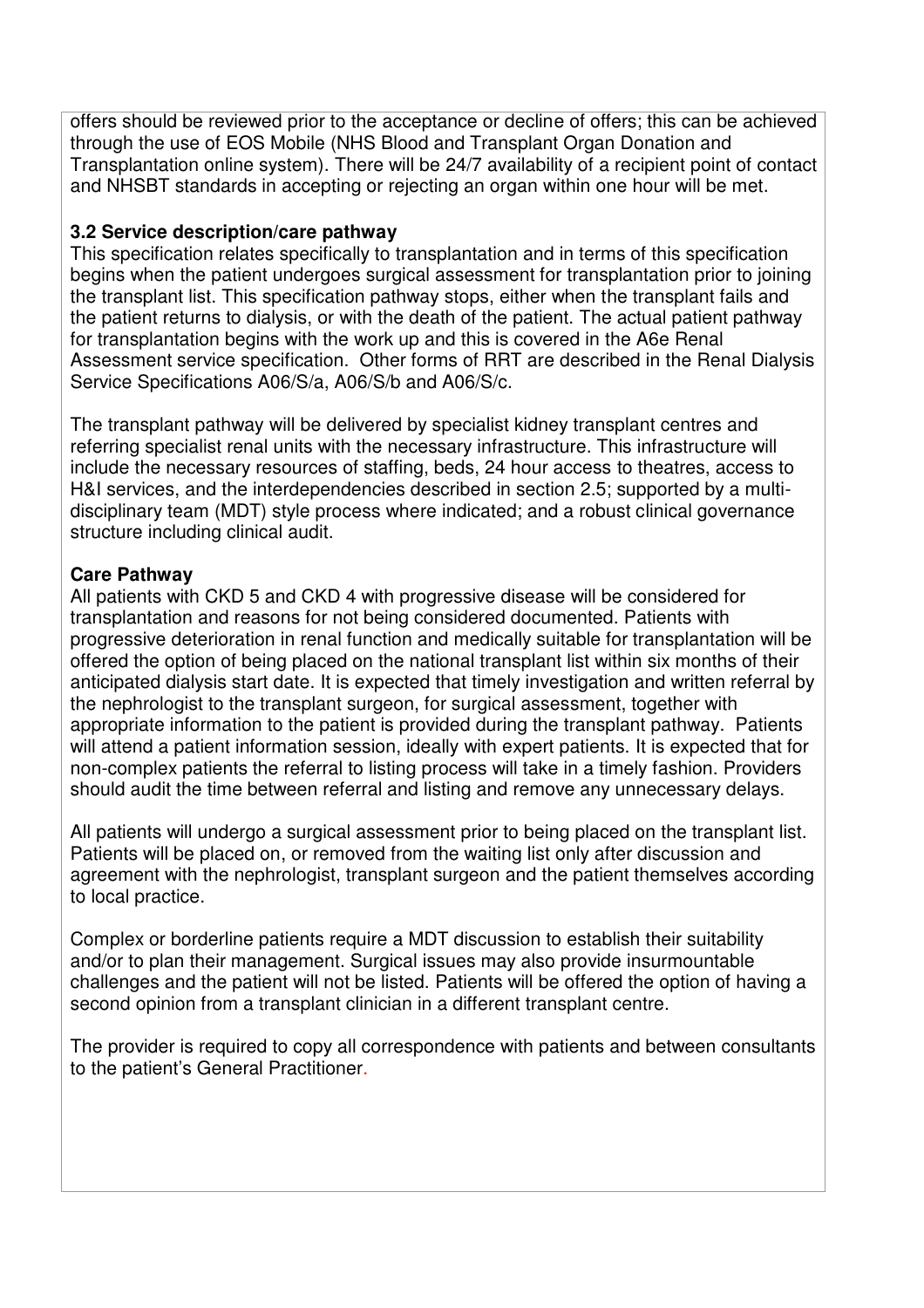## **Transplant listing**

When patients have completed their assessment and are considered suitable transplant candidates they will be entered onto the NHSBT kidney transplant list as soon as possible. This task, and the on-going maintenance of the local transplant list, will be the responsibility of the recipient transplant co-ordinator for other named person]. Patients will be made aware of their activation status.

#### **Maintenance on the list**

All patients on the waiting list will have an annual review focussing on their suitability to receive a renal transplant. This review will incorporate a relevant history and examination including a cardiovascular assessment, lower limb pulses and any new clinical problems; requesting of additional investigations; a discussion of donor types, risks and confirmation of consent; and re-exploration of living donor options. Patients who are deemed to be at higher than average risk, such as for cardiovascular or surgical reasons, should be informed of their high risk status. In addition they will be reviewed by a transplant surgeon and/or nephrologist at the regional transplant centre at least annually to ensure their condition has not deteriorated.

All patients on the list will have antibody analysis performed at least every three months and after sensitising events.

#### **Transplant Episode**

Transplant centres will have the necessary infrastructure to enable transplantation of organs from DBD and DCD donors and living donors (including the national kidney sharing schemes). It is expected that there will be  $24/7$  availability of an emergency theatre, to help ensure optimal cold ischaemia times (<18 hours for DBD donor and <12 hours for DCD donor transplantation). Outcomes are expected which are not significantly inferior to the national average.

#### **Follow up Care**

All transplant recipients require regular follow up as per the UK Renal Association guidelines on the Post-operative care of the kidney transplant recipient. Follow-up will be patient focussed and units will consider local blood tests and telephone follow-up in addition to clinic visits. This will initially be frequent (2-3 x per week) but will usually become less frequent as time proceeds – often 3-4 x per year. Early follow up is expected to be shared between the transplant surgical team and the transplant nephrologists; whilst later care will usually be the responsibility of a nephrologist. Where patients are repatriated to specialist centres at the time of post-transplant discharge it is expected that transplant surgical input will be available when required. In some centres transplant specialist nurses or a pharmacist will also be involved in early and long term follow-up.

The handover of patients post transplant will be at the mutual agreement of the patient, transplant centre and the main renal unit and will vary according to local circumstances. Best practice would indicate that this handover takes place within the first 12 months after the transplant.

NHS England will be the responsible commissioner for all immunosuppression prescribing related to kidney transplantation. The transplant centre or specialist renal centre remains responsible for all follow-up and changes in therapy, and will prescribe all immunosuppression required post-transplant. Consideration needs to be given to the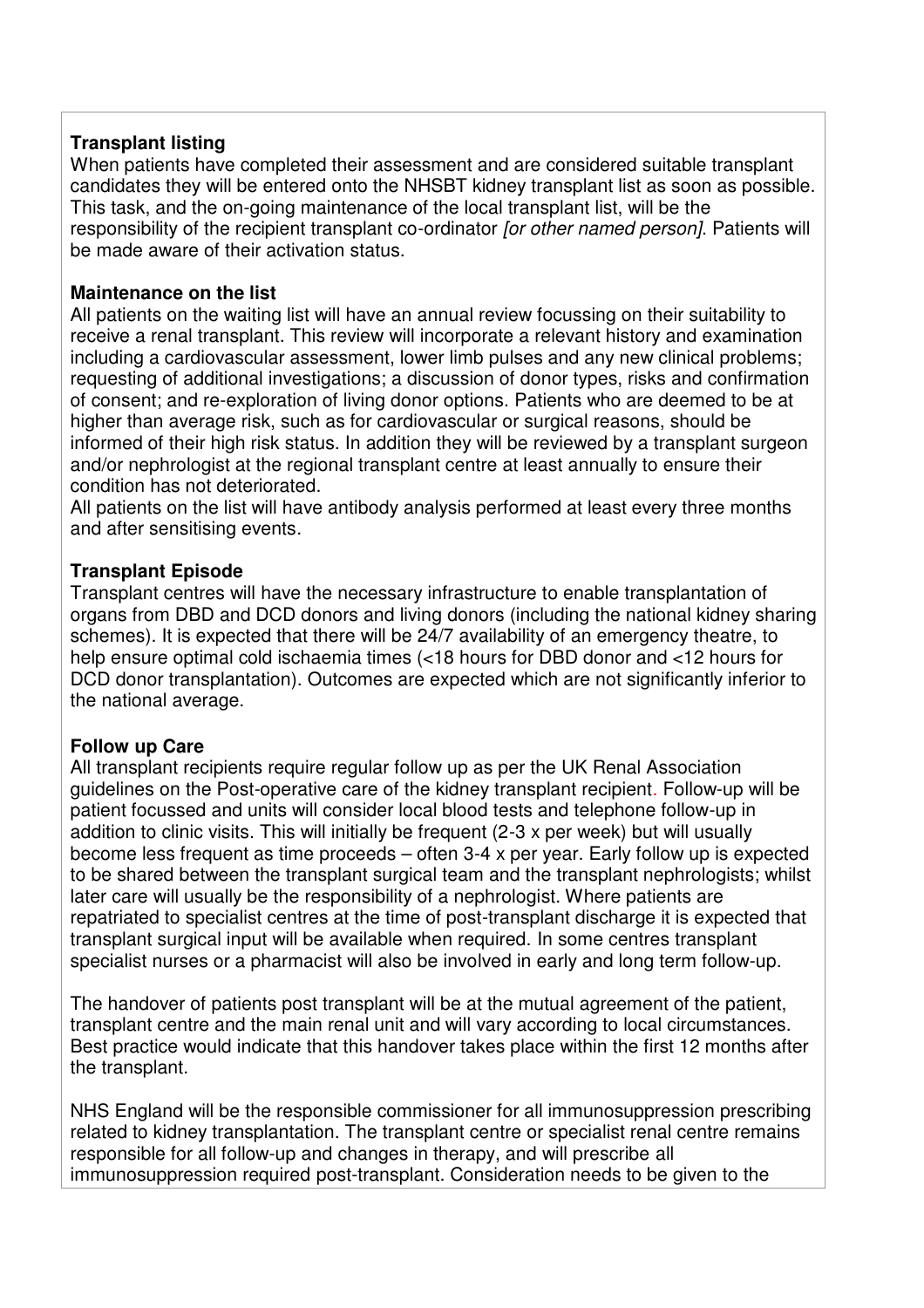availability of generic immunosuppressives and the importance for transplant patients of maintaining consistent supply. To that end, immunosuppressives (both innovator brands and branded generics) will be prescribed by brand and referred to by that brand in all correspondence in tertiary, secondary and primary care, and with all patients themselves (see Medicines and Healthcare products Regulatory Agency guidance).

The long term care of transplant recipients will include a holistic assessment of the patient's progress along with pre-emptive strategies to minimise future health, physical and psychological problems. This will include a regular review of their immunosuppressive therapy which will be tailored to prolong the life of their transplant whilst minimising the risk of drug related side effects. In addition patients will have their risk of future cardiovascular disease and bone disease assessed with steps taken to minimise such risks. Patients will be made aware of their increased risk of malignancy, in particular skin cancer, and counselled about appropriate changes in their lifestyle. Close links should be established between the transplant centre, local physician and dermatologist for the management of transplant patients postoperatively. Post transplant patients will be encouraged to attend cancer screening programmes if appropriate.

Provision for post transplant HLA specific antibody monitoring and investigations of humoral rejection episodes will be part of the transplant service.

Patients who have a failing transplant will be identified at an early stage as outlined in this specification to ensure they are prepared for another transplant or dialysis in a timely manner; or conservative care where patients opt for this. Patients requiring return to dialysis will require additional clinical, dietetic and psychological support to minimise the risks and optimise the outcomes for this patient group.

A consultant level health care professional will be available for every transplant clinic. Access to a renal dietician, a renal pharmacist and a clinical psychologist is considered essential. The routes to access social work and other support services will be offered to those patients requiring them.

## **Discharge criteria and planning**

Transplant care will be continuous and extend for the life of the functioning transplant. The care of the transplant recipient will normally transfer at some point within 12 months post transplant from the transplant centre to the care of the nephrologist at the main renal unit.

Any transfer of care must be supported by clear communication and documentation between the transplant unit and referring main renal unit. Patients will already be aware that their care will transfer back to the referring main renal unit (having been informed pretransplant) but the exact timing of this transfer will be made clear to the patient with appropriate notice and agreement of the patient.

Governance and accountability will transfer to the local main renal unit at the point of repatriation.

## **3.3 Population covered**

The service outlined in the specification is for patients ordinarily resident in England\*; or otherwise the commissioning responsibility of the NHS in England (as defined in Who Pays?: Establishing the responsible commissioner and other Department of Health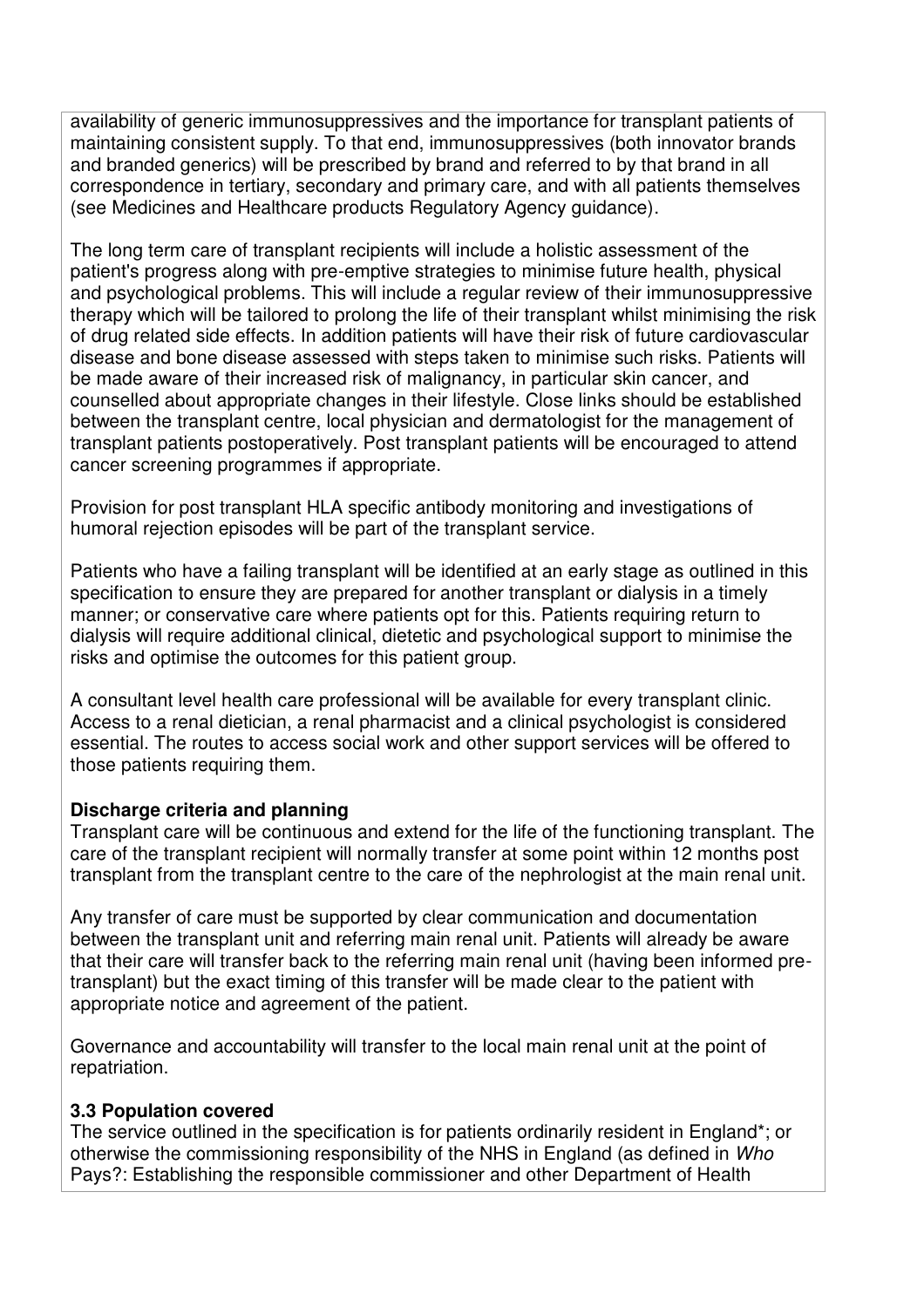guidance relating to patients entitled to NHS care or exempt from charges).

\*Note for the purposes of commissioning health services, this EXCLUDES patients who, whilst resident in England, are registered with a GP practice in Wales or Scotland, but INCLUDES patients resident in Wales or Scotland who are registered with a GP practice in England.

Specifically this service is for all adult CKD 5 patients and CKD 4 patients with progressive disease and those who already have a transplant.

NHS England commissions the service for the population of England. Commissioning on behalf of other devolved administrations is reviewed annually, and a current list is available from NHS England commissioners.

This NHS England contract includes provision for the service to treat eligible patients from overseas under S2 and aligned referral arrangements. Providers are reimbursed for appropriately referred and recorded activity as part of this contract.

NHS Trusts performing procedures on patients outside of S2 arrangements and aligned referral arrangements will need to continue to make the financial arrangements directly with the governments involved, separately from their contract with NHS England.

## **3.4 Any acceptance and exclusion criteria and thresholds**

## **Acceptance Criteria**

The service will accept inward referrals from nephrologists. Patients with CKD 5 and CKD 4 with progressive disease will generally be under the care of a nephrologist. The service will also accept referrals from other providers of kidney transplantation, particularly when the referring service does not undertake the specific transplant that the patient requires e.g. HLAi transplantation.

The service will accept referrals for all CKD 5 patients and CKD 4 patients with progressive disease who are medically suitable irrespective of gender, ethnicity, disability, faith or sexual orientation.

When a referral is received the patient will be seen in an assessment clinic by one of the transplant surgeons and if appropriate added to the national transplant list.

## **Exclusions**

There are no absolute exclusion criteria for assessment except as implied by the listing criteria for transplantation. Patients under the age 18 are excluded from this service specification.

## **3.5 Interdependencies with other services/providers**

In terms of the pathway, this service specification begins when the patients undergoes surgical assessment for transplantation prior to being added to the national transplant list and stops either when the transplant fails and the patient returns to dialysis or with the death of the patient. For this section the spell of care is defined at the inpatient episode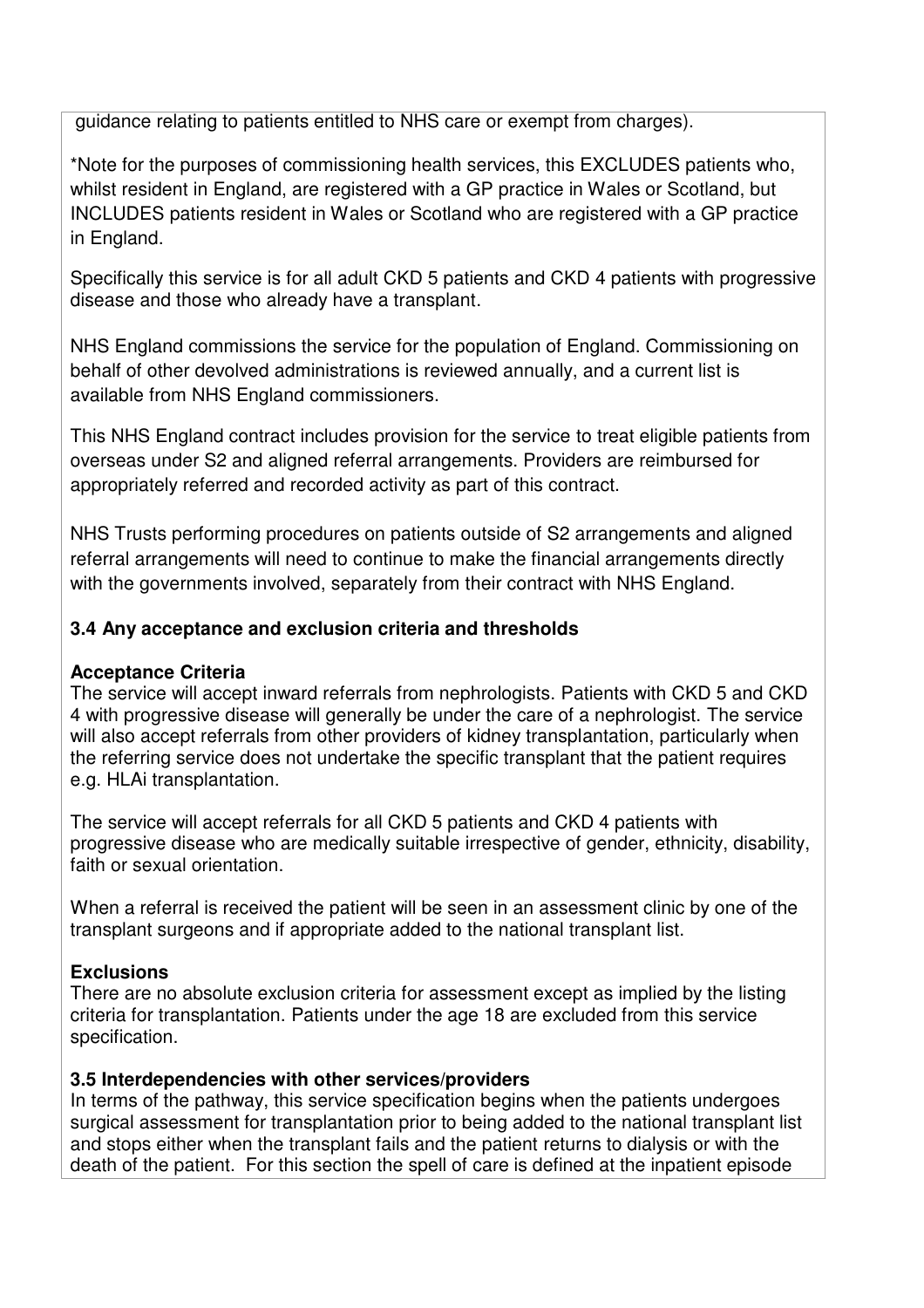for the actual transplant surgery. Optimum delivery of the agreed pathways requires effective working relationships with the following services and organisations, but not limited to:

Co-located services (need to be provided on the same site)

- Nephrology
- Intensive care
- Theatre and anaesthetic departments
- Radiology (including interventional radiology)
- Pharmacy
- Dietetics
- Allied Health Professionals (including physiotherapy)

Interdependent services (needed during the spell of care)

- Histocompatibility & Immunogenetics (H&I) laboratory (accredited by Clinical Pathology Accreditation (CPA) or equivalent (or in transition to) ISO 15189 as assessed by UKAS)
- Histopathology/Haematology/Clinical Chemistry (accredited by Clinical Pathology Accreditation (CPA) or equivalent (or in transition to) ISO 15189 as assessed by UKAS)
- Microbiology/infectious diseases
- The Blood Transfusion Service
- Cardiology cardiopulmonary assessment and investigations

Related services (preceding or following the spell of care)

- Primary care
- Histocompatibility & Immunogenetics (H&I) laboratory
- Histopathology/Haematology/Clinical Chemistry
- Radiology (including interventional radiology)
- Microbiology/infectious diseases
- Dermatology
- Urology
- Haematology/oncology for management of patients with Post Transplant Lymphoproliferative Disorders
- Paediatric services (transition)
- Clinical Psychology
- Young person care workers
- NHSBT transplant listing, organ retrieval and allocation, paired exchange scheme
- Human Tissue Authority regulatory approval of living donor transplants; and as the competent authority for EU Organ Donation Directive on the Quality and Safety of Organs
- Pancreas transplant centre for management of diabetic patients requiring kidney and pancreas transplantation
- Medical genetics including laboratory genetics for patients with autosomal dominant polycystic kidney disease who have a potential related living donor who may need screening.
- Diabetes Services including podiatry for assessment of patients with diabetes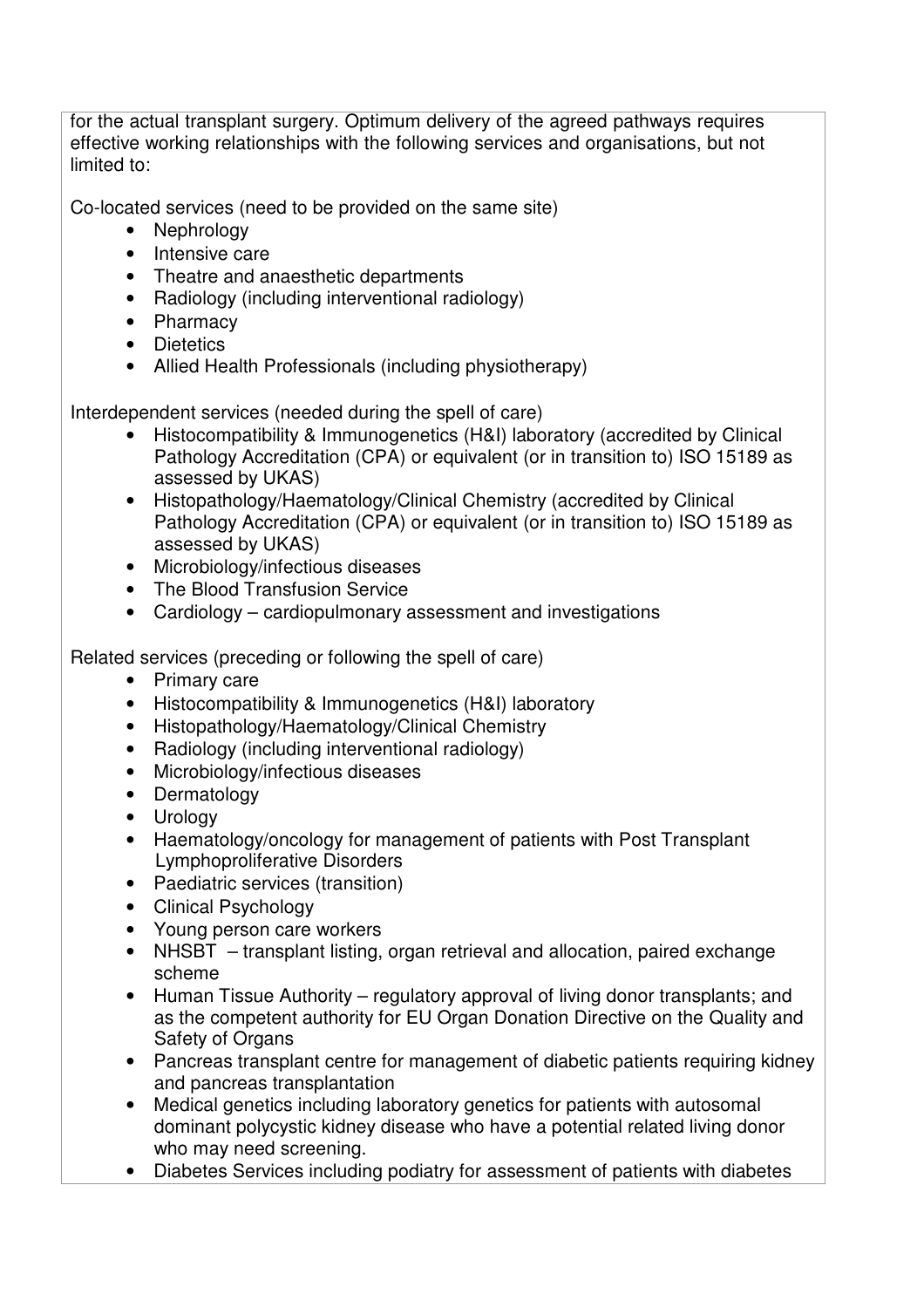# **4. Applicable Service Standards**

## **4.1 Applicable national standards e.g. NICE**

The Provider is expected to deliver care in accordance with the following core standards and guidelines:

## **Core standards**

## **Assessment for transplantation**

Patients with progressive deterioration in renal function medically suitable for transplantation will be offered the option of being placed on the national transplant list within six months of their anticipated dialysis start date to optimize their chance of a preemptive deceased donor transplant and/or be worked up for a pre-emptive living donor kidney transplant. Patients will be given written and verbal information about the benefits and potential risks associated with transplantation prior to listing.

## **Transplantation**

Transplant centres will be licensed by the Human Tissue Authority in respect of the EU Organ Donation Directive.

Transplant centres will have the necessary infrastructure to enable transplantation of organs from DBD and DCD donors and living donors (including the national kidney sharing schemes), ensuring optimal cold ischaemia times and with outcomes which are not significantly inferior to the national average. When live donors are antibody incompatible the option of entry into the Paired Exchange scheme, local management or onward referral for direct transplantation must be discussed and offered where appropriate.

## **Transplant follow-up**

Transplant centres and referring renal units will i) prescribe and monitor immunosuppressive therapy; ii) ensure all transplant recipients have regular follow up and holistic care as per national guidelines; iii) ensure the data return to NHSBT and Renal Registry is timely and complete and iv) have a robust clinical governance structure including clinical audit and review of NHSBT Renal Transplant Centre Specific Report.

## **Deceased donor organ acceptance**

The National Standards for Organ Retrieval from Deceased Donors state that, following withdrawal of treatment in DCD donors, organ retrieval teams will wait for at least three hours for the onset of functional warm ischaemia.

Transplant centres will consider accepting each individual organ offered, based on the suitability of the organ for their recipient, and undertake regular audit of deceased donor organs which are declined.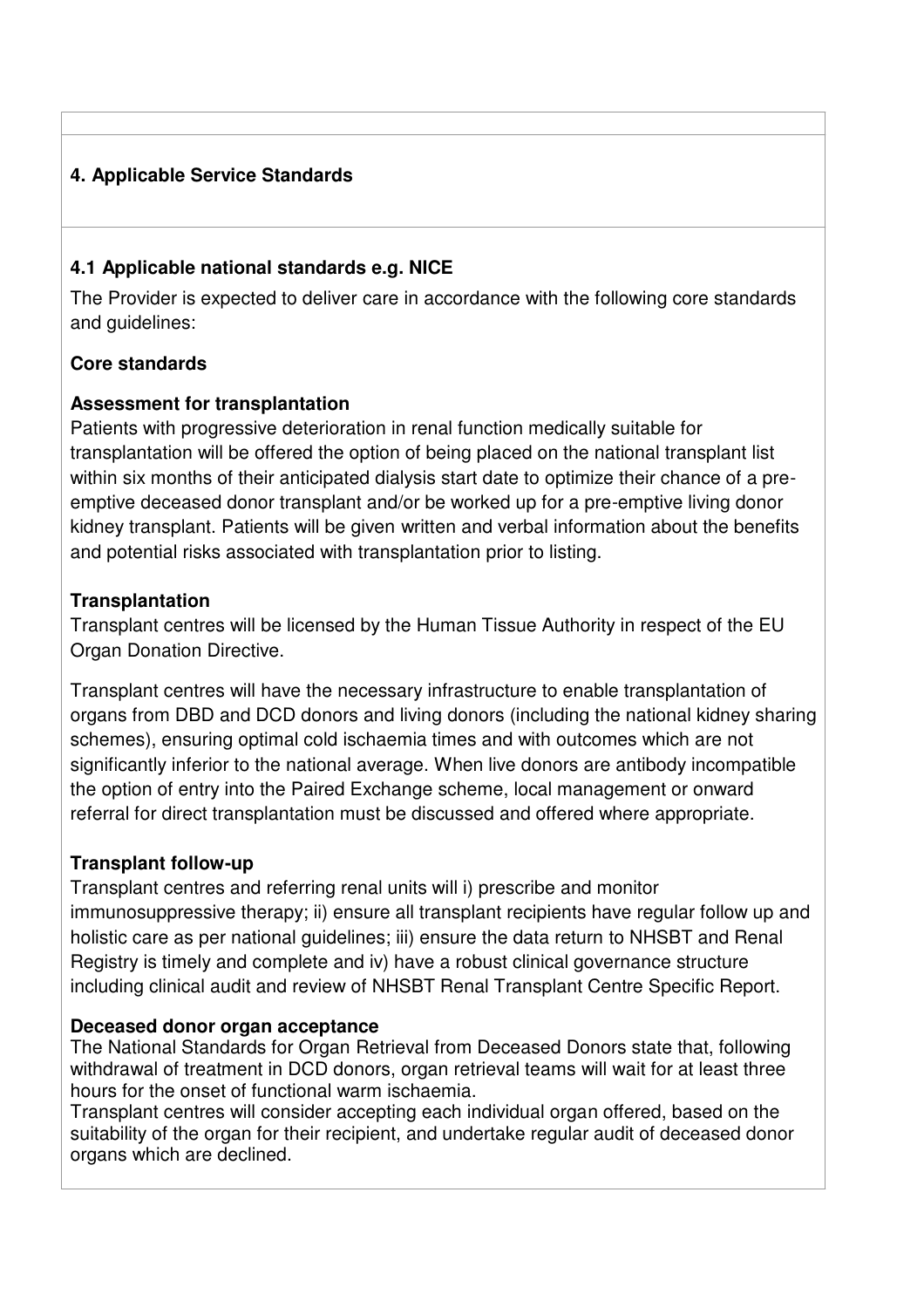## **Guidelines**

NICE Quality Standards: Renal replacement therapy services Quality Standards (2014)

NICE Quality Standards: Patient Experience in Adult NHS services (2012)

The National Service Framework for Renal Services. Part One: Dialysis and Transplantation (2004)

Human Tissue Authority (HTA) Guidance for Transplant Teams and Independent Assessors

NHS England – Reimbursement of expenses for living kidney donors (2015)

National Standards for Organ Retrieval From Deceased Donors 2010

#### **4.2 Applicable standards set out in Guidance and/or issued by a competent body (e.g. Royal Colleges)**

EU Organ Donation Directive The Quality and Safety of Human Organs Intended for Transplantation

## **5. Applicable quality requirements and CQUIN goals**

- **5.1 Applicable quality requirements (See Schedule 4 Parts A-D)**
- **5.2 Applicable CQUIN goals (See Schedule 4 Part E)**

## **6. Location of Provider Premises**

**The Provider's Premises are located at:**

Not applicable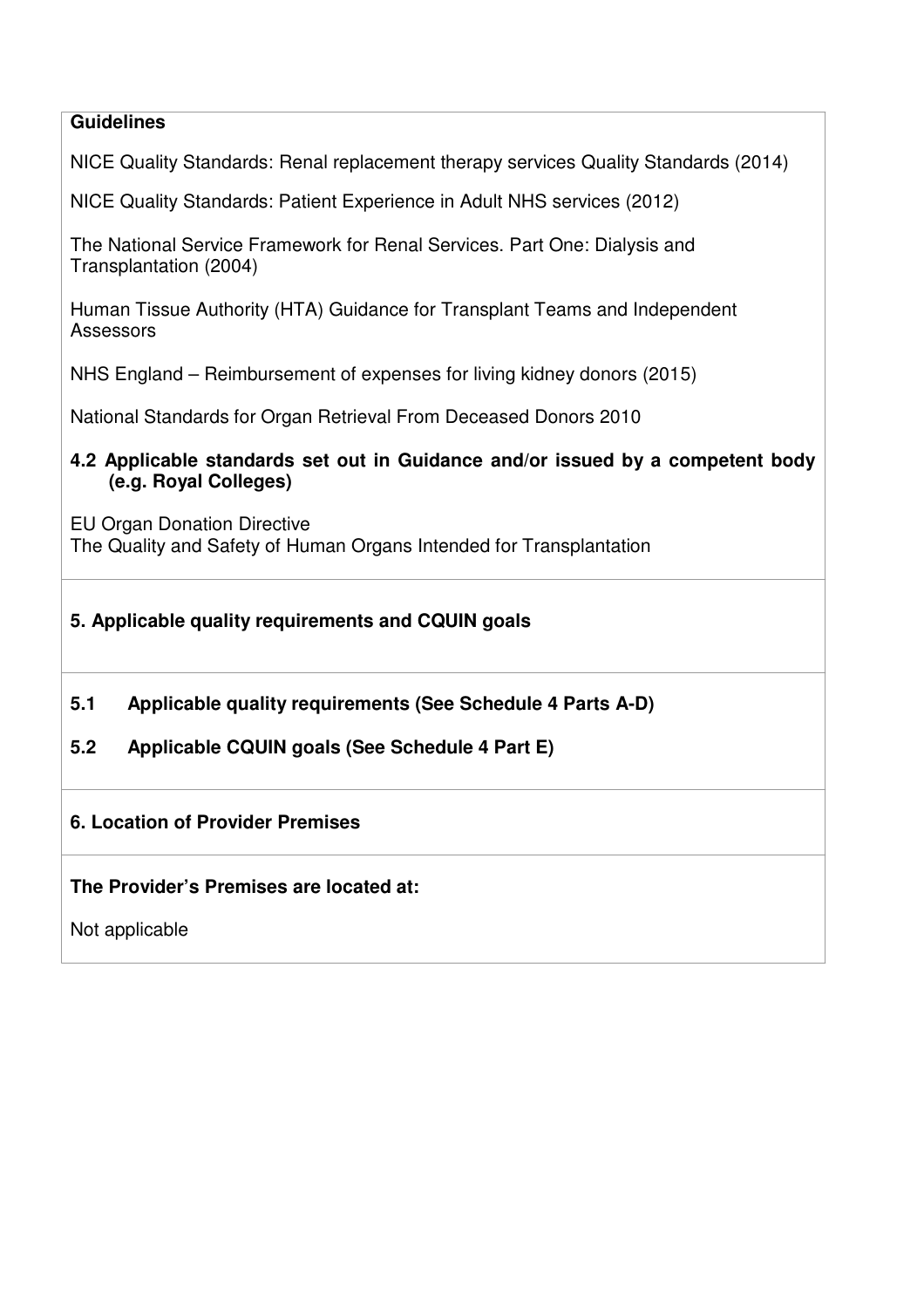# **Appendix 1**

# **Quality standards specific to the service using the following template**

| Quality<br>Requirement                                                                                                                                                                                                       | Threshold                                        | Method of<br>Measurement                                                                                                                                                  | Consequence of breach                                                                                      |  |  |  |  |
|------------------------------------------------------------------------------------------------------------------------------------------------------------------------------------------------------------------------------|--------------------------------------------------|---------------------------------------------------------------------------------------------------------------------------------------------------------------------------|------------------------------------------------------------------------------------------------------------|--|--|--|--|
| Domain 1: Preventing people dying prematurely                                                                                                                                                                                |                                                  |                                                                                                                                                                           |                                                                                                            |  |  |  |  |
| Optimal long term<br>function of the<br>transplant. To<br>ensure<br>complications, side<br>effects and co-<br>morbidity of kidney<br>transplantation are<br>minimised                                                        | <b>Below lower</b><br>99.8%<br>confidence limit. | Patient and graft<br>survival at 12<br>months, and 5<br>years. Annual<br>[NHSBT audit<br>data.]                                                                           | As per Standard NHS<br><b>Contract General Conditions</b><br>Clause 9 (GC9) Remedial<br><b>Action Plan</b> |  |  |  |  |
| Domain 2: Enhancing the quality of life of people with long-term conditions                                                                                                                                                  |                                                  |                                                                                                                                                                           |                                                                                                            |  |  |  |  |
| Medically suitable<br>patients are placed<br>on the national<br>transplant list in a<br>timely fashion.<br>Minimise the time<br>between referral to<br>transplant surgeon<br>and addition to<br>national transplant<br>list. | <85%                                             | audit of time from<br>referral to<br>transplant<br>surgeon to<br>addition to<br>national transplant<br>list for medically<br>suitable patients<br>[Local annual<br>audit] | As per Standard NHS<br><b>Contract General Conditions</b><br>Clause 9 (GC9) Remedial<br><b>Action Plan</b> |  |  |  |  |
| To facilitate<br>opportunity for pre-<br>emptive transplants<br>and to ensure<br>timely listing of all<br>medically suitable<br>patients on the                                                                              | 5% below<br>national average                     | Number of pre-<br>emptive living<br>donor kidney<br>transplants as a<br>percentage of<br>living donor<br>transplants.                                                     | As per Standard NHS<br><b>Contract General Conditions</b><br>Clause 9 (GC9) Remedial<br><b>Action Plan</b> |  |  |  |  |